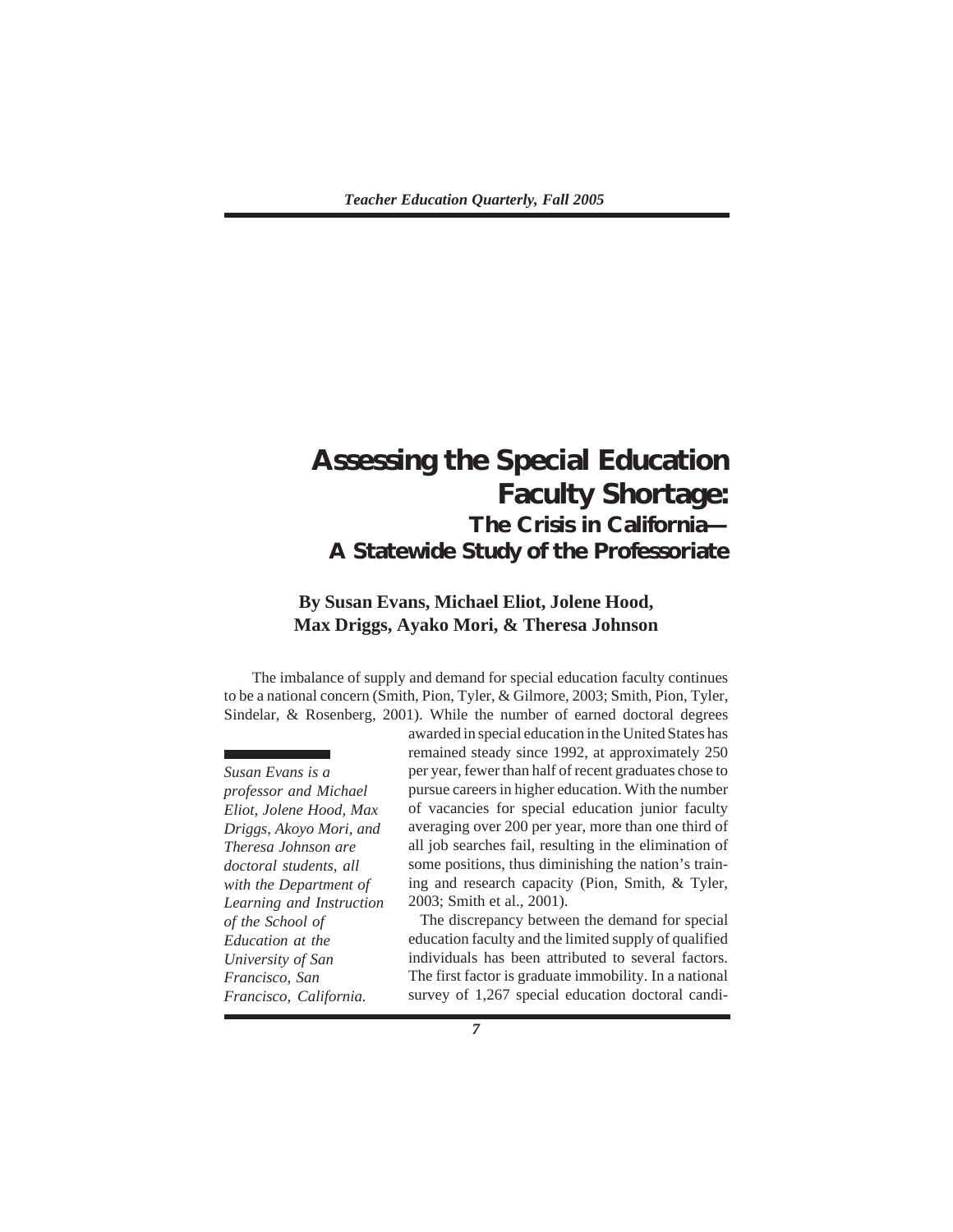dates, three-fourths of students applied to only one doctoral program at a university within 100 miles of their residence (Tyler, Smith, & Pion, 2003). Given that the median age for special education doctoral candidates is 42, unwillingness to relocate has been frequently cited by graduates as an issue in both doctoral program selection and job consideration upon graduation (Smith & Tyler, 1999).

A second factor is the large number of competing career opportunities which can offer graduates a significantly higher salary than they would receive as assistant professors. With beginning faculty salaries ranging from \$35,000 to \$50,000 per year, many recent graduates have rejected higher education careers (Hardman & West, 2003). Because of decreased federal funding for doctoral studies, many graduates face repayment of large student loans, providing motivation to look for higher paying positions outside of academia. Additional disincentives to higher education careers include the increased demands placed on new faculty members, such as heavy teaching loads (Pion et al, 2003) and the pressure to obtain outside funding (Smith et al., 2001). These issues heighten ongoing concerns about the aging of the special education professoriate (Smith & Salzberg, 1994; Tawney & DeHaas-Warner, 1993).

While the shortage of special education faculty is a nationwide concern, the problem is particularly acute in a number of regions in the country. In 2001, four Midwest states Ohio, Illinois, Michigan, and Indiana (with a total population of 40 million residents), had 328 enrolled special education doctoral students. By comparison, four West Coast states with the same size population, California, Oregon, Washington, and Nevada, had a combined doctoral enrollment of 157 students. Low doctoral enrollments were also reported in the central mountain states including Montana, North and South Dakota, Wyoming, and Nebraska, as well as northern New England, and southern states such as Arkansas, Louisiana, and Mississippi. In 2001, California, with a population of over 35 million residents, had only 54 special education doctoral candidates in the pipeline. By comparison, the states of New York and Texas (with a combined population equal in size to California) had, respectively, 162 and 135 doctoral students (Smith et al., 2001).

California has a geographic area larger than New England, New York, New Jersey, and Pennsylvania combined, yet there are only seven institutions of higher education (IHEs) which offer a doctorate in special education, all with small enrollments. Between 1994 and 2000, these programs produced six special education doctorates per year for the entire state; only two graduates per year pursued careers in higher education (Smith et al., 2001). There are 42 colleges and universities in California offering one or more state-approved special education credentials. In 2002-03, more than 20 faculty openings in special education were advertised statewide, primarily at the assistant professor level in the area of high incidence disabilities. With only a handful of graduates per year pursuing careers in higher education, approximately half of the positions in smaller IHEs and one third in the larger IHEs went unfilled. The difficulty in staffing special education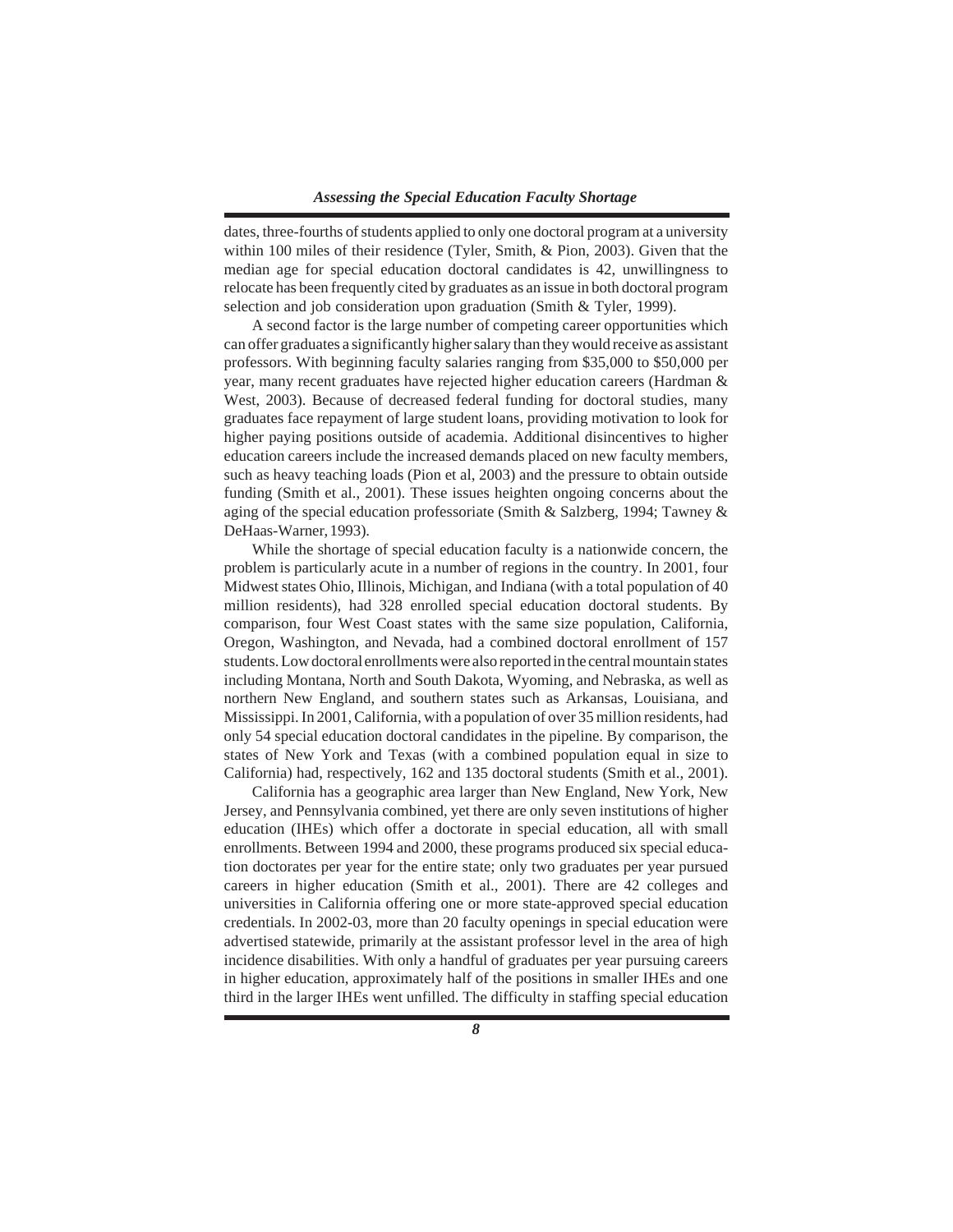teacher education programs is exacerbated by California's exorbitant housing costs, which discourages relocation from other regions of the country.

In addition to the small number of doctoral training programs and the high cost of living, part of the shortage may be attributed to the state's master plan, which differentiates between the roles of the California State University system (CSUs) and the University of California system (UCs). While the bulk of teacher training in California is conducted on the 23 CSU campuses, the CSUs are not authorized to offer independent doctoral programs; three CSU campuses, however, have joint doctoral programs with other universities. The UC campuses offer doctoral degrees, but few UCs have credential programs in special education. Only two of the nine UCs (22%) offer an independent doctoral degree in special education. Of the 19 private colleges in California, only two (11%) offer doctoral degrees in special education.

Between 1993 and 2000, the number of K-12 special education students in California rose from 432,562 to 610,400, a 41% increase. Across the state, teachers who do not possess special education credentials and who lack training and experience with exceptional populations are being hired to work in special education classrooms. In 1998, the California Commission for Teacher Credentialing (CCTC) issued close to 5,000 emergency permits in special education. Between 1996 and 1998, there was a 400% increase in use of substitute teachers (California Basic Educational Data System, 2000). It has been estimated that a staggering one third of the nation's 30,000 unqualified special education teachers work in California (Council for Exceptional Children, 2002). Clearly, California needs more fully credentialed special education teachers, but who will train them?

In addition to the issue of the large quantity of untrained special educators, California's population is also the largest and the most diverse in the nation. In the 2002-03 academic year, 66% of the state's K-12 students were members of historically underrepresented groups (45% Latino, 12% Asian/Pacific Islander, 8% African American, and 1% Native American) while 74% of K-12 teachers were white. Similarly, approximately 83% of college and university full-time faculty in California were white, as were 93% of part-time faculty (California Basic Educational Data System, 2003). Since a significant predictor in the enrollment of diverse credential candidates is the presence of faculty of color, there has been a growing demand for more teachers and professors from culturally and linguistically diverse groups (Dooley, 2003). Demographic data were not available for California; however, nationwide, in 2001, only 8.5% of special education doctoral students were African-American, 5% were Latino, 4% were Asian, and 2% were Native American; fewer than half were likely to pursue careers in higher education upon graduation (Tyler et al., 2003). Although a more diverse professoriate is desired, how can this goal be accomplished?

This study examined several questions related to the faculty shortage in special education. Using California as a case, what were the personal and professional characteristics of current special education faculty preparing special education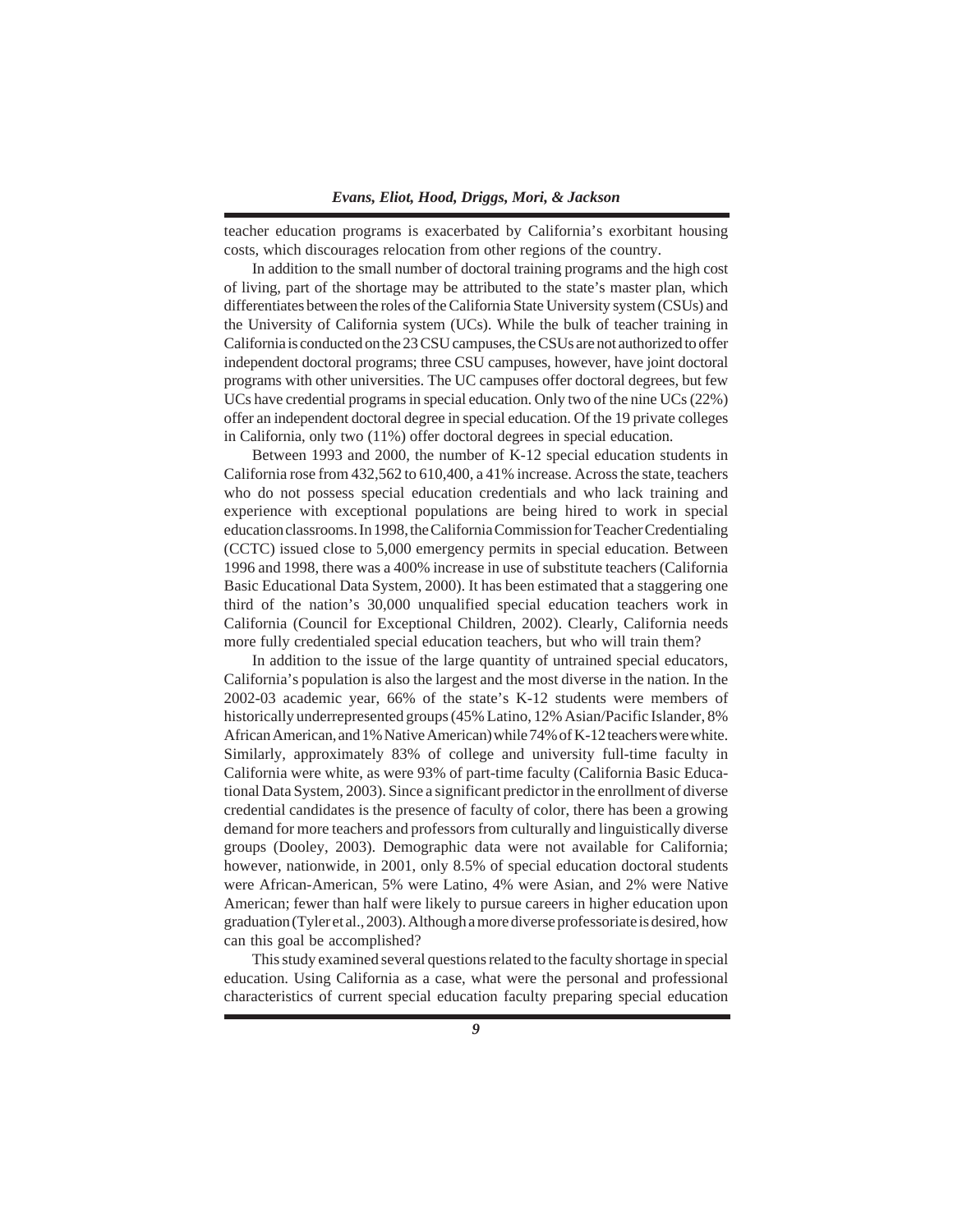credential and doctoral candidates? What were the anticipated needs for special education faculty, statewide, over the next five years? How many special education doctoral candidates were being prepared in California? Finally, what solutions could be implemented to increase the number and diversity of special education faculty?

#### **Methods**

#### *Design*

This descriptive study examined the special education faculty shortage by collecting data from all university-affiliated teacher credentialing and doctoral training institutions in one state. The researchers contacted the 42 colleges and universities in California which offered one or more state-approved special education credentials, including the seven programs which offered a doctorate in special education. Department chairpersons or their designees were asked to participate in a structured, 30-minute telephone interview.

#### *Instrumentation*

In order to develop the instrument, a focus group was assembled through e-mail solicitations to members of the California Association of Professors of Special Education (CAPSE), who were asked to participate in a one-hour discussion about the shortage in the professoriate. The focus group was held after the Fall 2001 CAPSE meeting. Nine members agreed to participate. Prior to the discussion, each focus group participant read a fact sheet describing the scope of the current faculty shortage, nationwide and in California. The focus group facilitator posed five discussion questions addressing the faculty shortage and possible short- and longterm solutions. The response period was limited to 10 minutes per question. Two researchers observed and audio-taped the discussion. After the last question, the facilitator summarized the discussion and asked for final comments.

Based on the focus group discussion and a review of the related literature (Ryndak, Webb, & Clark, 1999; Smith et al., 2001; Tawney & DeHaas-Warner, 1993; Tyler & Smith, 1999; Smith & Salzberg, 1994), an interview protocol was developed. To assure the highest possible response rate, telephone interviews were deemed the most reliable data collection method. Department chairpersons were chosen as informants because of their proximity to the problem, as well as their familiarity with faculty and students.

The interview protocol included 26 questions (see Figure 1) designed to elicit information about the number of tenure-track, term, and adjunct faculty positions; areas of faculty expertise; faculty demographics, such as age, ethnicity, gender, and disabilities; entry level salary for an assistant professor; anticipated needs for additional faculty; faculty attrition; successful and failed job searches; and current strategies for filling vacant positions. Data also were collected on current student demographics (credential through doctoral), number of recent graduates, and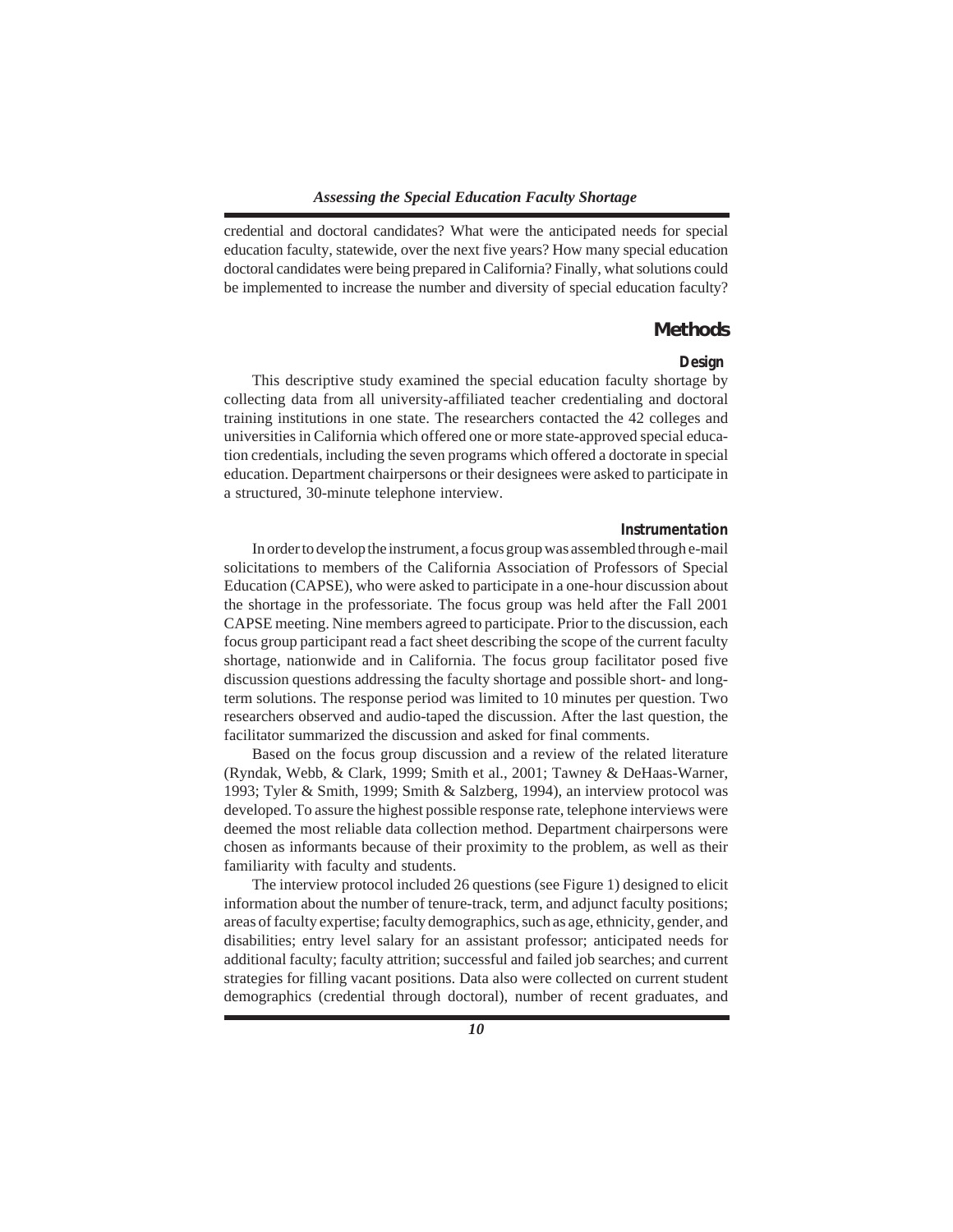## **Figure 1 Interview Protocol**

*Introduction*. Hello, my name is The M<sub>y</sub> You were recently contacted by a member of our group to participate in a telephone interview. We are conducting a study to identify the factors associated with the shortage of special education faculty in California. Before we begin, I would like to remind you that your participation in this interview is completely voluntary, and you may decide at any time to discontinue the interview. At this time, I need to ask if you have read the consent form and if you now agree to participate?

**We are interested in learning more about the special education faculty at your institution. Universities have full-time faculty who are on the tenure-track, while other full-time faculty have term (or year to year) contracts. Other faculty are parttime adjuncts.**

1. How many faculty in the special education credential program are tenure-track? Of these, how many are Assistant Professors? Associates? Full?

How many faculty in the special education credential program are full-time term appointments? Of these, how many are Assistant Professors? Associates? Full?

2. What are the numbers of tenure and term faculty in the following specialty areas? Tenure-track: Mild/moderate? Moderate/severe ? Low incidence? Early childhood? Term: Mild/moderate? Moderate/severe ? Low incidence? Early childhood?

Do you have both on and off campus credential programs in special education? Yes? No? *Depending on response, only ask appropriate on or off campus questions.*

Does your program employ adjuncts? Yes? No?

*If yes: continue with interview.*

*If no: skip to Question 6.*

3. How many special education faculty adjuncts does your Department employ on campus? Off campus?

4. How many on and off campus adjuncts are currently teaching in the following specialty areas: Mild/moderate? Moderate/severe ? Low incidence? Early childhood?

5. Has the number of on-campus adjunct faculty increased, decreased, or stayed the same over the past five years? Increased? Decreased? No change? Why?

**Now we are going to return to the subject of tenure-track faculty positions. Questions 6-10 relate only to tenure-track faculty positions.**

6. How many tenure-track special education credential faculty are in the following age groups? 30-39? 40-49?50-59?60+?

7. How many tenure-track faculty do you have who would identify themselves as: African American? Latino? Asian/Pacific Islander? Native American? White? Other?

8. How many tenure-track faculty are female? Male?

9. To your knowledge, do you have tenure-track faculty with disabilities, and if so, how many?

10. What is the entry-level salary range for a tenure-track assistant professor?

**We are interested in your anticipated needs for additional faculty in the next five years.**

—continued on next page—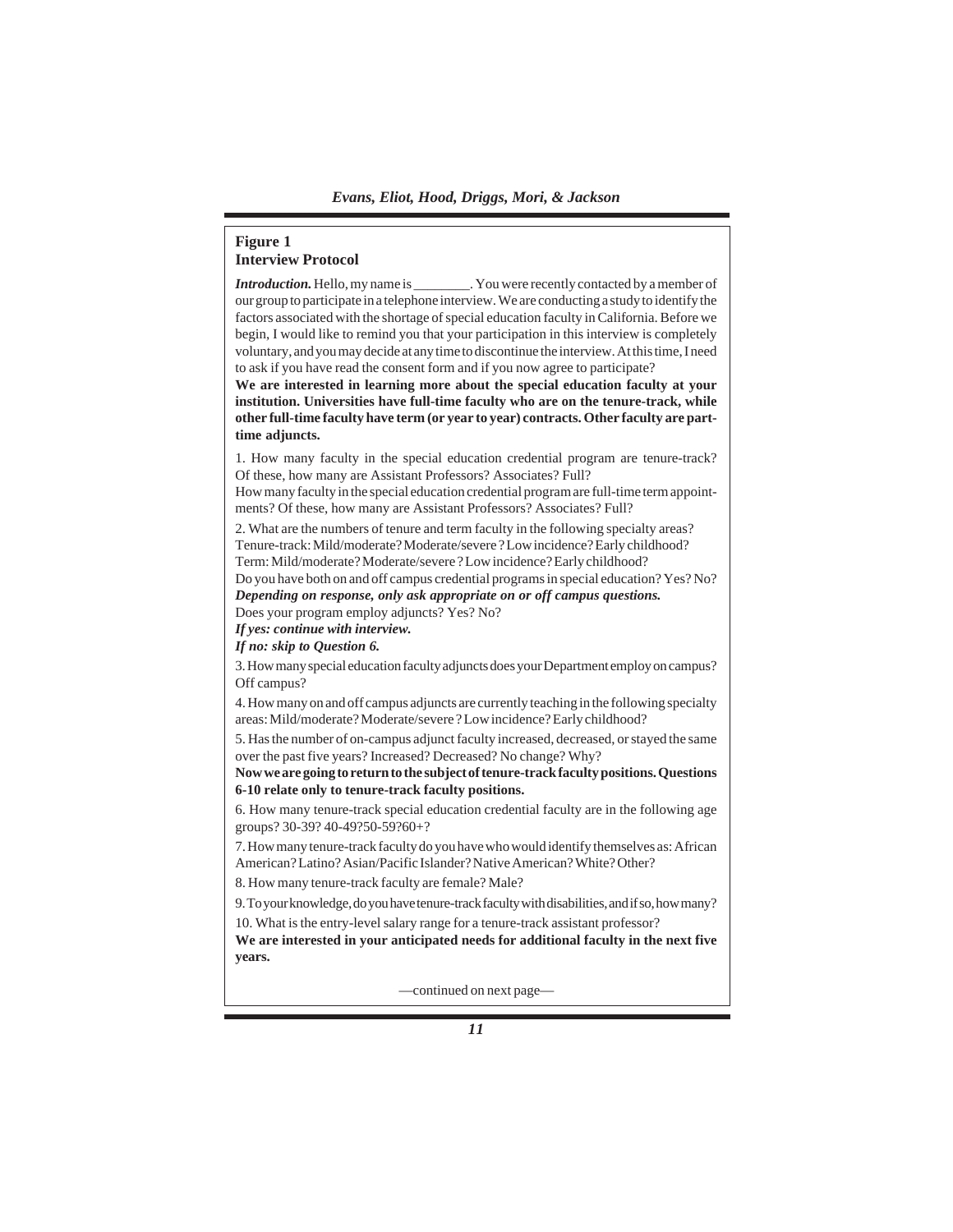## **Figure 1 Interview Protocol**

(continued from previous page)

11. How many additional special education tenure-track faculty positions do you anticipate will be needed at your institution in the next five years?

12. How many of these projected positions will be needed in the following specialty areas? Mild/moderate? Moderate/severe ? Low incidence? Early childhood?

13. How many tenure-track faculty will be retiring in the next five years?

14. In the last 3 years, how many tenure-track faculty have left your institution to take a position out of state?

15. Has your Department experienced a failed job search in the last 3 years? Yes? No? If yes, how many?

16. Have you lost any tenure-track lines in the last 3 years? Yes? No? If yes, how many? 17. When you want to fill a tenure-track position, what strategies do you use?

**We are interested in the number of special education credential and doctoral candidates who are currently enrolled at your university. Questions 18 and 19 refer to the special education credential candidates in your program.**

18. How many of your on-campus special education credential candidates are currently enrolled in the following areas? Mild/moderate? Moderate/severe ? Low incidence? Early childhood?

19. How many of your off-campus special education credential candidates are currently enrolled in the following areas? Mild/moderate? Moderate/severe ? Low incidence? Early childhood?

20. Do you currently have a doctoral program in special education? Yes? No?

*(If yes, continue with questions 21-24 and skip Question 25; If no, skip to Question 25)* **Questions 21-23 refer to the special education doctoral candidates in your program.**

21. Are any of these doctoral students adjunct faculty in your credential program? Yes? No?

22. How many of your doctoral candidates fall under the following categories? Mild/ moderate? Moderate/severe ? Low incidence? Early childhood?

23. How many doctoral candidates graduated last year or will be graduating this year? 2004? 2005?

24. In the last few years, did any of the graduates from your master's program enter the doctoral program at your university? How many?

25. If you do not have a doctoral program at the present time, do you anticipate starting a program in the future? If so, will you be doing this with another institution? When do you expect the first students to enter the program?

**Finally, we are interested in finding novel solutions to help address the current shortage of special education faculty in California.**

26. Do you have any ideas or suggestions for solutions which may help alleviate the current shortage of special education faculty in California?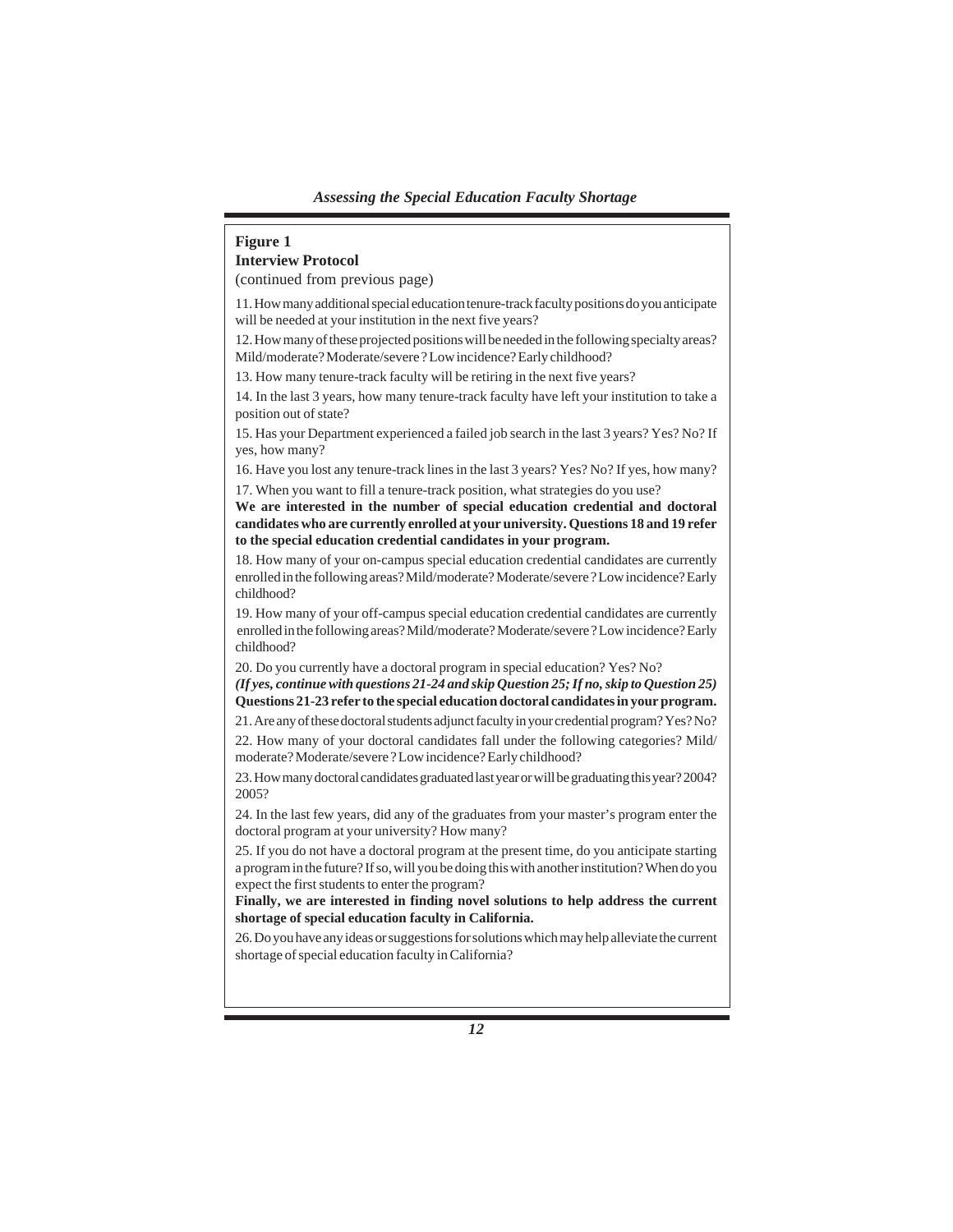anticipated future doctoral programs. The final question asked for possible solutions to the current shortage of special education faculty.

Prior to data collection, three university faculty members not in the interview pool examined the items on the protocol for content validity. Items were added, rewritten, or deleted, based on the feedback received from the panel. The questions were ordered for clarity and flow during the telephone interviews. The goal of the data collection process was to accurately portray the significance of the problem and to provide a forum for ideas and solutions.

#### *Participants*

Respondents were identified from a roster of university-affiliated, special education teacher preparation programs provided by the California Commission on Teacher Credentialing (CCTC). Personnel preparation programs that existed strictly within public school districts, without an IHE affiliation, were not included in the study. The department chairpersons were contacted to obtain their consent to participate, establish a convenient time for the actual interview, and, if needed, identify alternate interviewees. Thirty-seven of the 42 department chairs or their assignees (85%), representing 100% of the public and 70% of the private IHEs, agreed to be interviewed. For various reasons, representatives of five institutions were unavailable or unable to complete an interview during the data collection period. The chairpersons who agreed to participate received a consent form and the protocol by e-mail in order to prepare for the interview. During the 30-minute telephone discussion, researchers recorded the participants' responses and any additional information on the interview protocol forms. Numerical data were analyzed using SPSS to compute frequencies and percentages of responses. Qualitative data were content analyzed by two members of the research team who were in agreement in 95% of the cases.

## **Results**

#### *Quantitative Results: Faculty Characteristics*

*Total number of faculty.* In the 2002-03 academic year, a total of 932 faculty taught in university-affiliated, California special education credential programs. Of these, 74% (n=686) were part-time adjunct faculty. Only 20% (n=182) were tenuretrack professors; an additional 7% (n=64) held full-time term (non-tenure-track) appointments. Among those programs which used adjuncts, nearly half (49%) indicated that an increased number of adjuncts had been hired over the last five years; 14% reported a decrease; and 37% reported no change.

*Teaching assignments.* The number of full- and part-time faculty teaching in the special education exceptionalities are presented in Table 1. Of the 981 teaching assignments (some of the 932 professors and adjuncts taught in multiple assignments), 63% taught in the area of mild/moderate disabilities (high incidence), 30%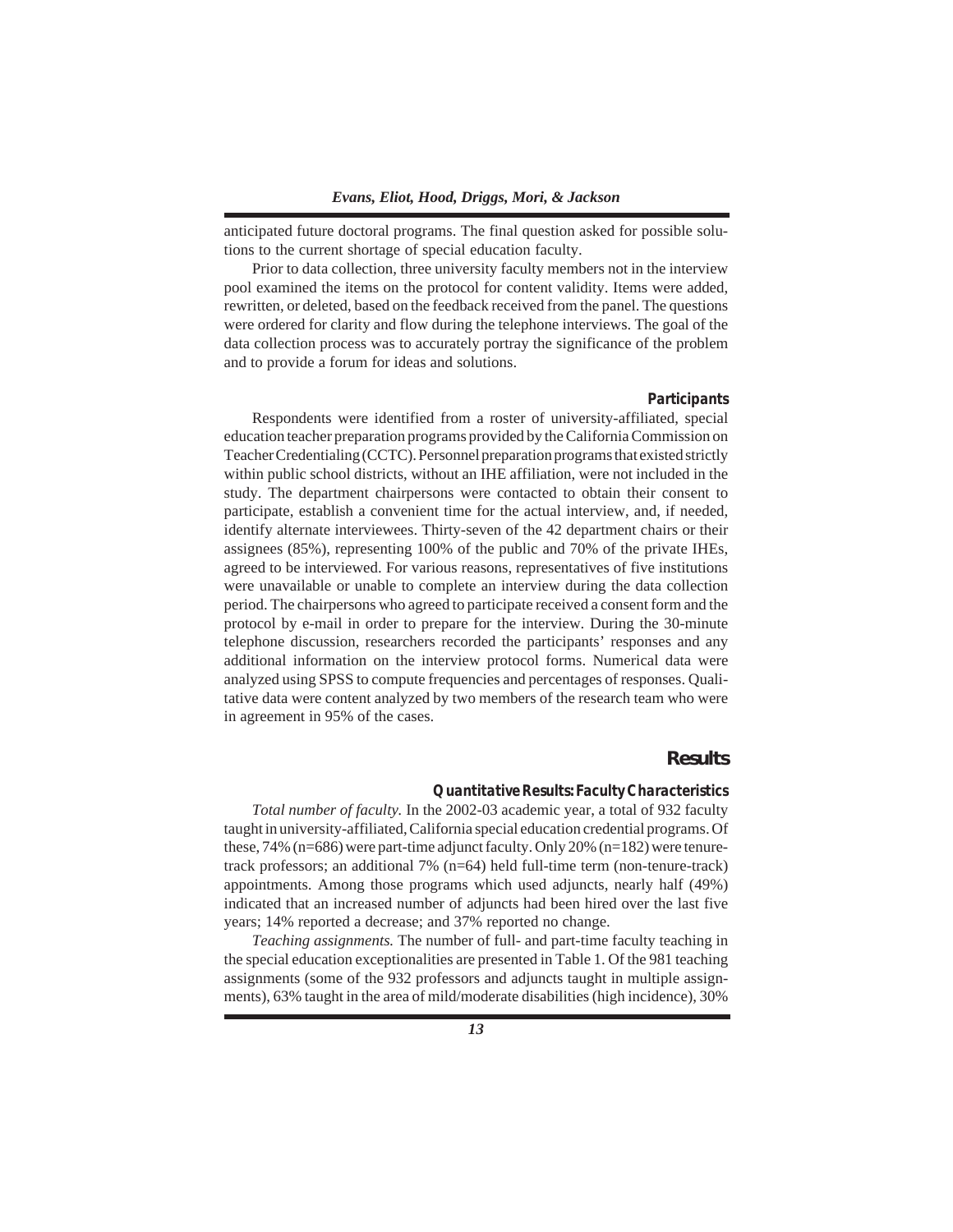## **Table 1. Characteristics of Special Education Faculty in California Institutions of Higher Education**

*Teaching Position*

|                 | N                    | Full | Assoc. | Asst. | Other |
|-----------------|----------------------|------|--------|-------|-------|
| Tenure-track    | 182 (20%)            | 79   | 33     | 50    | 20    |
| Term<br>Adjunct | 64 (7%)<br>686 (73%) | 9    | 10     | 22    | 23    |
| Total           | 932                  | 88   | 43     | 72    | 43    |

*Teaching Assignment*

|              | N         |     | Mild/Mod. Mod./Sev. Early Ch. Other |    |     |  |
|--------------|-----------|-----|-------------------------------------|----|-----|--|
| Tenure-track | 184 (19%) | 103 | 61                                  | 19 |     |  |
| Term         | $49*(4%)$ | 25  | 10                                  |    | 12. |  |
| Adjunct      | 748 (77%) | 480 | 221                                 | 37 | 10  |  |
| Total        | 981**     | 608 | 292                                 | 57 | 23  |  |

Mild/Mod. = High incidence, Mod./Sev. = Low Incidence, Early Ch. = Early Childhood \* Missing data for 16 Term Faculty's teaching assignments.

\*\*N = 981 because some instructors have multiple assignments.

in the area of moderate/severe disabilities (low incidence), 6% in early childhood special education, and 1% in other programs.

*Age.* Since only 20% of the special education professors in California held tenure-track positions, their age was a relevant issue to examine. Of the 182 tenuretrack faculty members, 53% were over the age of 50. While 18% were 30 to 39, and 29% were between 40 and 49, the largest age group was between 50 and 59 years (47%); 6% were 60 or older. A total of 34 faculty were planning to retire within the next five years. This figure represented one of every five tenure-track special education professors in California.

*Diversity.* Of the 182 special education tenure-track faculty in California, 78% were white, 10% Asian/Pacific Islander, 5% Latino, 4% African American, 2% Native American and 1% other. Seventy-three percent were female. Ten percent reported having a disability.

*Salary.* Thirty of the 37 participating IHEs reported entry-level salaries for tenure-track assistant professors. Salary levels ranged from \$30,000 (only one IHE reported this amount) to \$60,000 (only one IHE reported this amount), with an average beginning salary of \$44,993. One third of the IHEs reported entry-level salaries between \$30,000 and \$45,000, one third between \$45,000 and \$50,000, and one third between \$50,000 and \$60,000.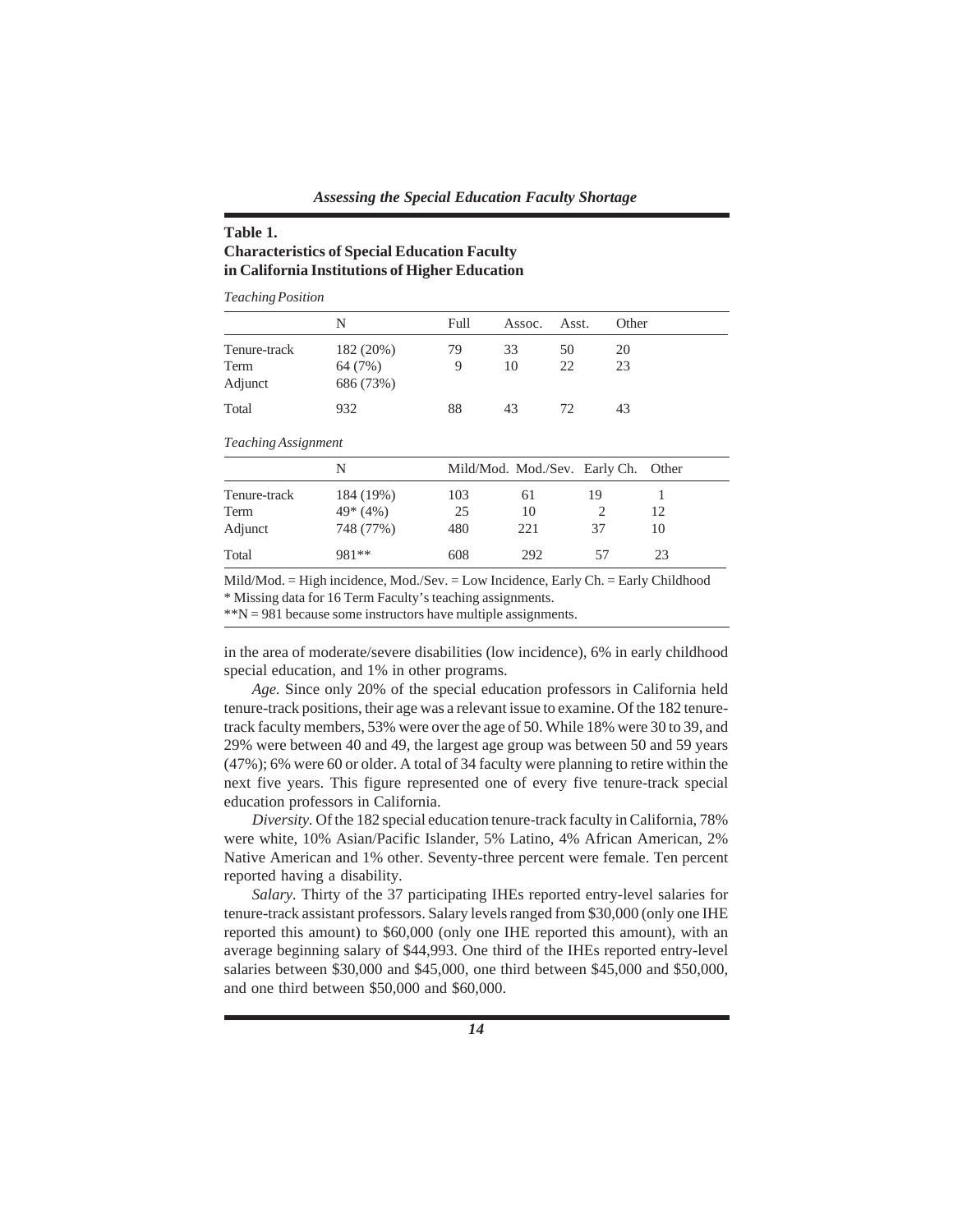*Job projections.* Data also were collected on the projected number of fulltime, tenure-track faculty needed over the next five years. Among the 37 IHEs, 32 (86%) anticipated increases in tenure-track openings, with special education department chairpersons projecting a need for an additional 105 full-time positions by 2008. Within the specialty areas in which new jobs would be needed, more than half (n=53) were projected for mild/moderate disabilities (high incidence), 39 for moderate/severe disabilities (low incidence), and 13 for early childhood special education.

*Failed searches.* Seventeen IHEs (45%) reported one or more failed job searches for tenure-track positions within the last three years. Nine IHEs had one failed job search, while eight IHEs had two or more failed searches. Some IHEs reported losing tenure-track budget lines for positions which they were unable to fill. Only one IHE reported losing tenure-track professors to out-of-state positions.

#### *Quantitative Results: Student Characteristics*

*Credential candidates.* The number of special education candidates was also examined. All 37 IHEs offered one or more types of special education credential, for a total of 112 credential programs. Of these, 44% of 112 credential programs (n=49) were in mild/moderate disabilities (high incidence), 43% (n=48) were in moderate/severe disabilities (low incidence), and 13% (n=15)were in early childhood special education. Among the 112 credential programs, the majority (73%) had small to medium-size enrollments (10 to 90 students per year); 27% had large enrollments (100 to more than 200 students per year). Based on these ranges, it was estimated that, across the exceptionalities, there were 9,000 special education credential candidates enrolled at university-affiliated IHEs in 2002-03.

*Doctoral candidates.* Data were collected from the seven doctoral programs in California. The number of doctoral students totaled 65. Of these, 41 doctoral candidates (63%) were in mild/moderate disabilities (high incidence), 18 (27%) were in moderate/severe disabilities (low incidence), and six (9%) were in early childhood special education. Many doctoral candidates were already teaching at colleges and universities in California, either full or part-time. Eighteen doctoral candidates were projected to graduate in 2003-04.

Of the 30 IHEs without a doctoral program, 22 (73%) indicated their interest in starting a doctoral program in the future. Seventeen universities, mostly CSUs, wanted to develop a joint doctoral program in partnership with another institution. Of the IHEs which already had implementation time lines, two IHEs expected to enroll their first doctoral students in 2004, four in 2005, and three each in 2006, 2007, and 2008. Admittedly, these were optimistic projections, particularly in view of the 2004 budget crisis in California which has frozen hiring lines at CSUs across the state. Seven IHEs did not report expected start dates.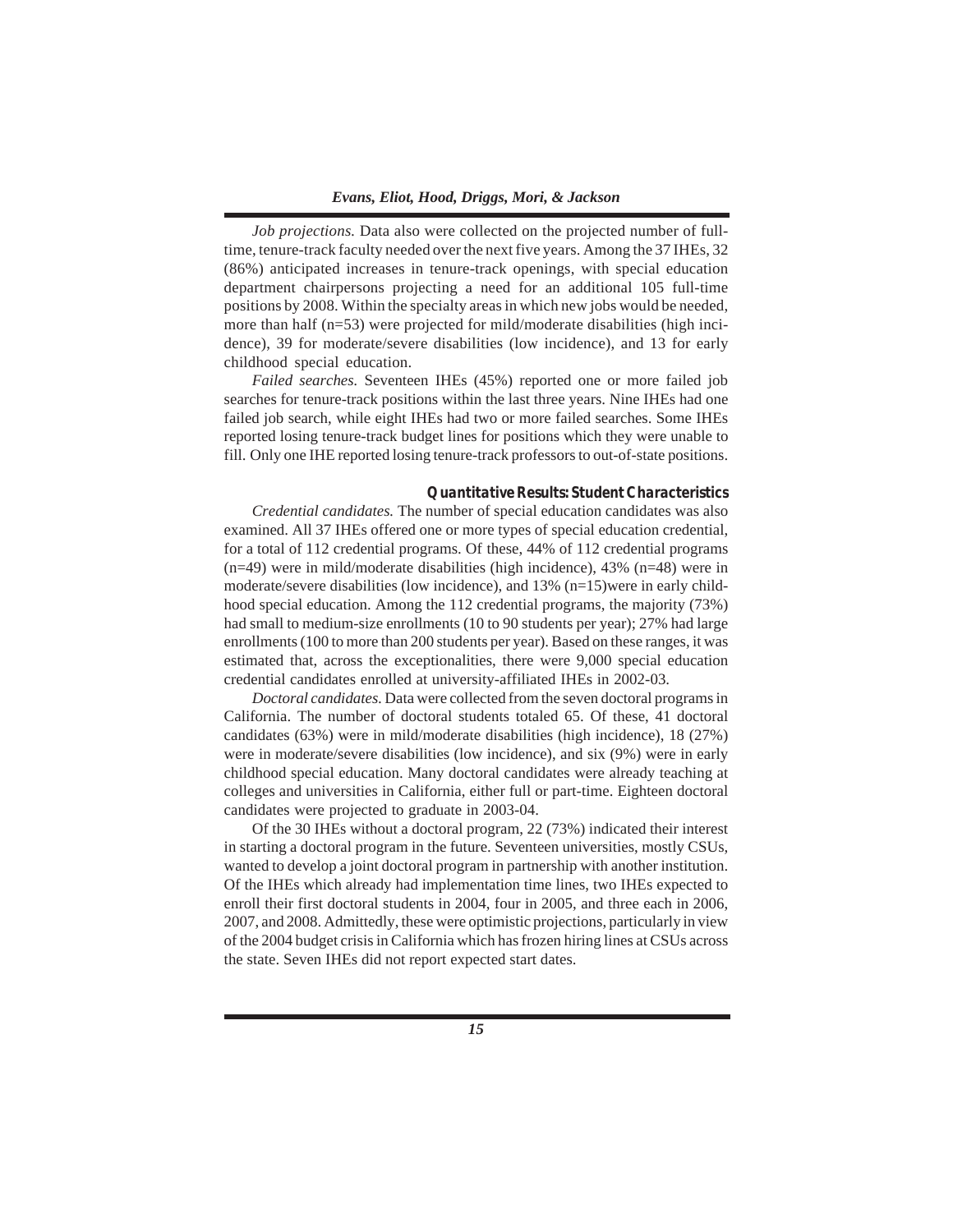## *Qualitative Results*

Three questions on the survey yielded qualitative responses (items 5, 17, and 26). Question 5 asked whether the number of adjunct faculty at each institution had increased, decreased, or stayed the same. Participants also were asked to report the reasons for their answers. Participants who reported an increased reliance on adjuncts (49%) attributed this to growth in student enrollment and a corresponding lack of full-time faculty due to unfilled positions. Three IHEs hired more adjuncts due to grant funding, three institutions hired additional adjuncts to work in new programs, and two added adjuncts to staff on-line classes.

Among the 13 respondents (36%) who reported that the number of adjuncts had remained the same, four said their programs were maintaining steady student enrollments, and two had access to a consistent hiring pool from among local school district employees and doctoral students. Other respondents said budget cuts would not allow for new hires or that full-time faculty (term or tenure-track) were hired to meet demands. Only five respondents (14%) reported that the number of adjuncts had decreased. Of these, four indicated that they hired new tenure-track faculty; one indicated that the program was reducing the number of adjuncts in order to become more consolidated.

Item 17 asked participants what strategies were used to fill open faculty positions. Among the 37 IHE participants, there were 105 responses to this question which were organized into three categories. The first and largest category (67% of total responses) was advertising, with 38% of the respondents using the *Chronicle of Higher Education*. Other responses included listing positions in special education journals, professional publications, and newspapers or posting job notices on Alliance and other list serves or on California State University websites. The second category (26%) was networking. Many participants used word-of-mouth, conferences, and professional meetings to notify others about open positions. The third category (6%) was utilizing the pool of current adjuncts and their own newly graduated doctoral students to fill positions. Two respondents described enhanced efforts to improve the interview experience as an important strategy in encouraging top candidates to accept job offers.

Item 26 asked participants to share their ideas for solutions to the current shortage of special education faculty. This item yielded 72 responses, which were organized into four categories. The largest category (38% of total responses) included the need for increasing the number of doctoral programs in California. Many respondents felt that universities in the CSU system should be allowed to independently train doctoral students, without establishing joint programs with IHEs in the UC system. Several participants also recommended developing alternative models for doctoral training, increasing grant funding to support doctoral programs, and providing support for adjuncts to pursue doctoral degrees.

The second largest category (30%) focused on increased support for new professors. Respondents suggested increasing salaries and benefits, making salaries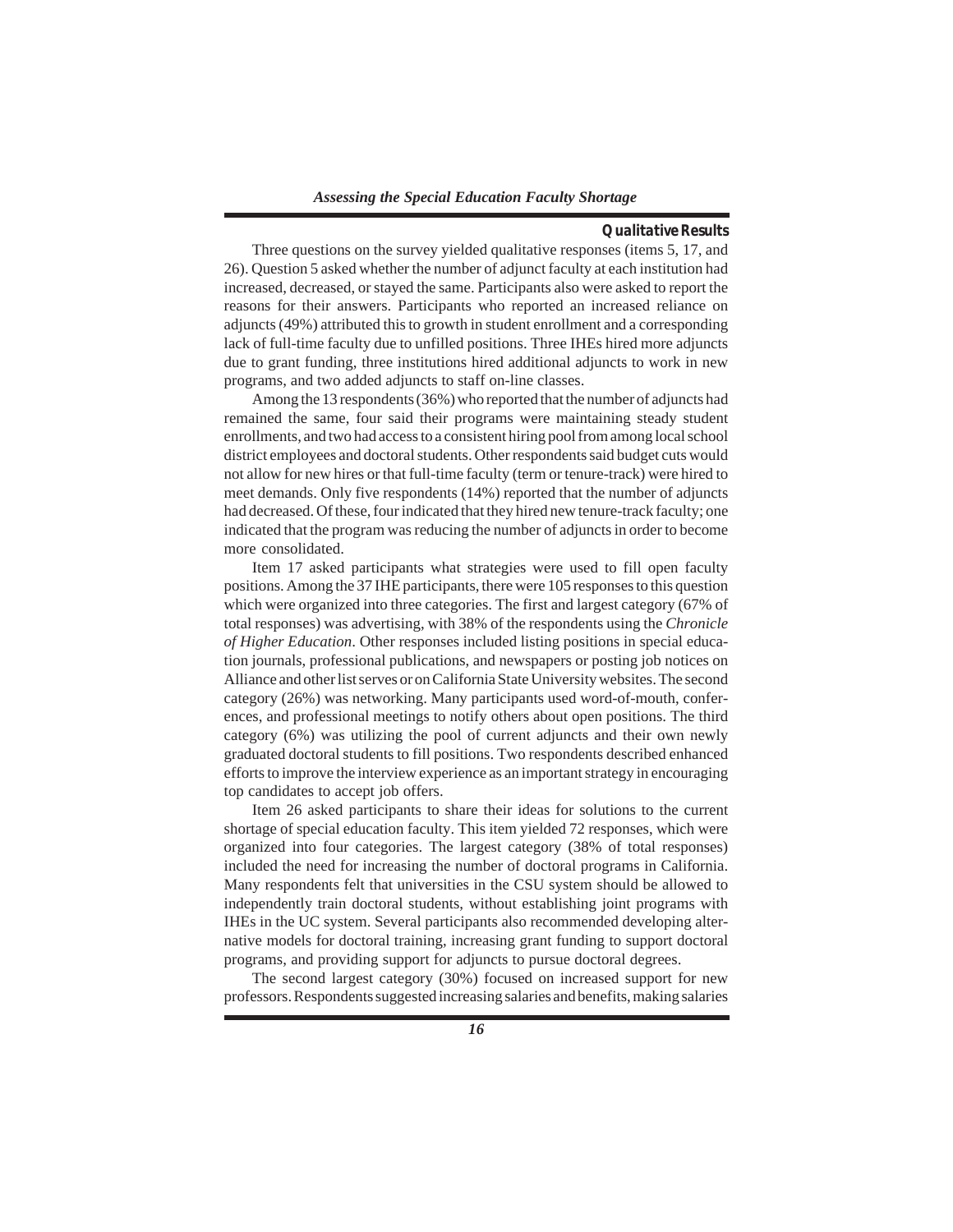more competitive to reflect the high cost of living in certain regions of the state, and offering higher salaries to doctoral graduates with prior school district service by including those years of experience. Other responses included decreasing the workload for new professors, offering forgivable loans for new faculty, supporting opportunities for research at the CSUs, and increasing teamwork and collaborative environments. The third category (10%) emphasized increased support for doctoral students. Some respondents suggested providing doctoral students with increased mentoring, paid internships at IHEs, financial support for housing, tuition and books, and increased scholarship programs.

The final category (22%) included a variety of recommendations, such as recruiting more adjuncts to teach credential courses, encouraging credential candidates to enter doctoral programs, hiring professors from general education disciplines, as well as special education, and reducing the number of adjuncts by only hiring full-time faculty.

## **Discussion**

The results present a very clear picture for California and for other states that are experiencing shortages in the special education professoriate. First, the majority of special education credential candidates were prepared by part-time faculty. Only 26% of the state's special education teacher educators were full-time tenure-track professors (n=182) or full-time term (non-tenure-track) appointments (n=64). Second, more than half of all tenure-track faculty were approaching retirement. Statewide, 53% of tenure-track special education faculty were 50 years of age or older, and nearly one in five planned to retire by 2007. Third, although California is the most ethnically diverse state in the nation, tenure-track faculty members were predominantly white (78%), female (73%), and non-disabled (90%). Among all special education, tenure-track faculty in California, a state with a K-12 enrollment that is 63% minority or bilingual, there were only 7 African-American, 9 Latino, and 18 Asian/Pacific Islander tenure-track special, education professors.

Fourth, while special education department chairpersons projected a need for an additional 100 full-time faculty over the next five years, there were only 65 doctoral students in the pipeline. In a study of recent California doctoral graduates in special education (Smith et al., 2001), only one-third pursued careers in higher education upon graduation. This suggests that the number of potential faculty may only be 21 doctoral candidates, a figure well below projected needs. Further, many doctoral candidates in the pipeline were already teaching at the university level holding non-tenure-track appointments. The high cost of living in California and low entry salary for tenure-track professors, combined with the low mobility rate of doctoral graduates (Pion et al., 2003), suggest that the likelihood of out-of-state recruitment will remain low. Finally, nearly half of the teacher training universities in California were unable to fill one or more vacant special education tenure-track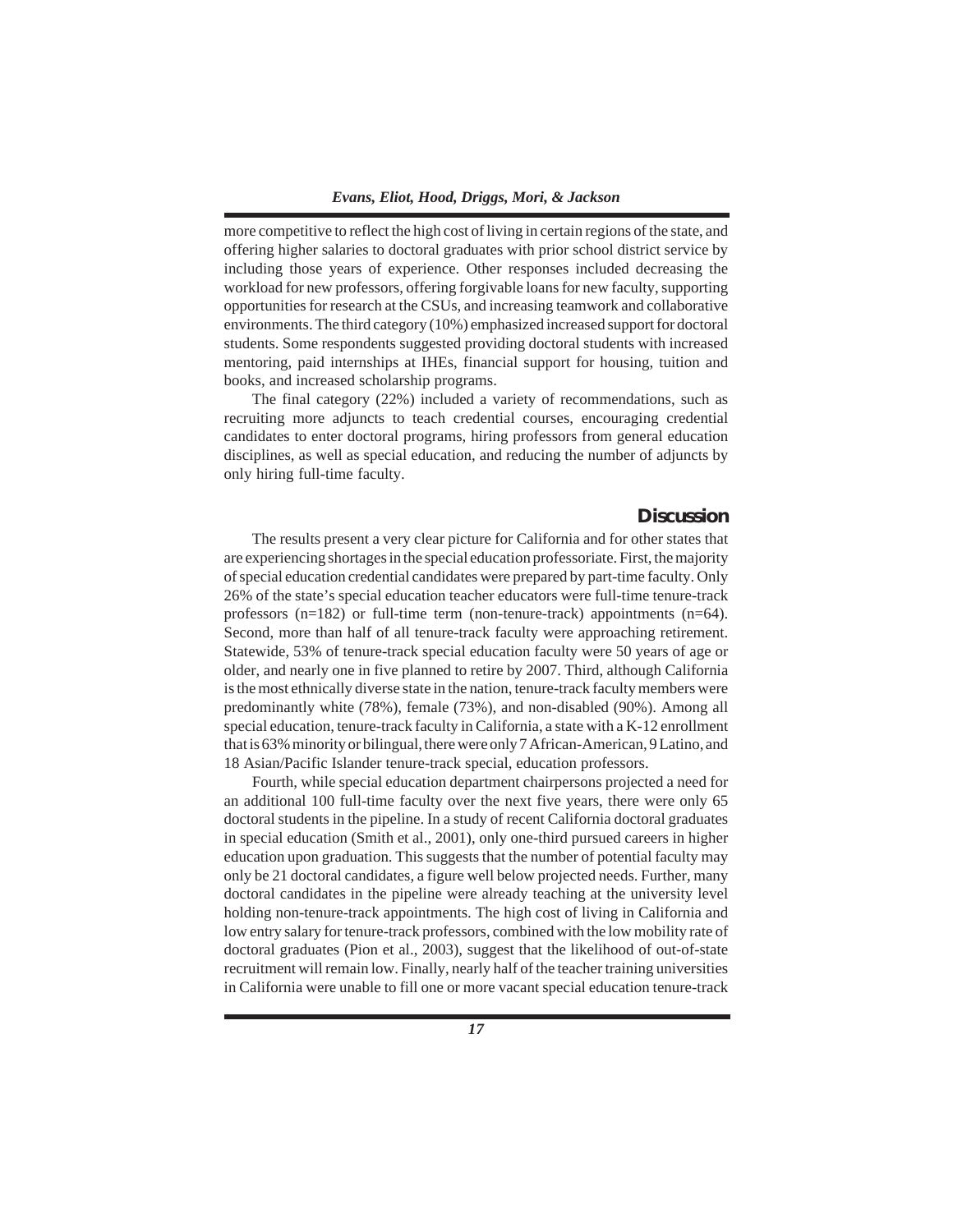positions with qualified candidates. Within the last three years, 25% of IHEs had one failed job search; an additional 20% had two or more failed job searches.

One in eight children in the United States goes to school in California. By 2010, California's population will increase by 31% compared to a national rate of 18% (U.S. Census Bureau, 2000). In the last decade, the number of K-12 special education students in California rose 41% with no abatement in sight. If the K-12 special-needs population continues to increase at this nearly 6% annual rate, the state will need approximately 2,300 new special education teachers every year. On average, a professor trains 25 credential candidates per year who, upon graduation, serve approximately 400 students with disabilities (Hardman & West, 2003). This translates to a need in California for 94 new, full-time special education professors each year.

Given current conditions, should the 8,929 uncertified special education teachers serving children ages 3 through 21 in California (California DOE, 2002) choose to pursue professional certification, they will most likely be trained by part-time lecturers and adjuncts. Half the universities in California reported an increased reliance on part-time instructors. Traditionally, part-time faculty do not hold doctoral degrees, nor do they regularly participate in the time-consuming day-to-day activities in which full-time tenure-track faculty engage, such as curriculum development, research, recruitment, advisement, thesis development, and field supervision (Pion et al., 2003). Part-time faculty are often unaware of the scope and content of courses they do not teach in the credential program, which textbooks are being used, or how courses are sequenced. Further, although adjuncts are likely to be skilled practitioners, they may be less familiar with evidence-based best practices.

Given the large number of projected faculty openings over the next decade, the small number of doctoral programs, and the imminent retirement of many tenuretrack employees, how will California, and other regions with special education faculty shortages, meet the need for more doctorally prepared professors? In a national study of the special education faculty shortage (Smith et al., 2001), the strategies recommended to remedy the supply-and-demand imbalance included increasing the capacity of doctoral programs to serve more students, targeting recruitment of potential doctoral candidates specifically for academic career paths, increasing federal support for leadership training, mentoring of doctoral students already in the pipeline, and improving working conditions at IHEs to make careers in higher education more attractive. While improved working conditions for new faculty are desirable, this requires recognition of the seriousness of the problem as well as institutional support that may be beyond the ability of individual special education departments to bring about.

Although many of these recommendations were echoed by the respondents in this study, capacity building may not occur without increased federal or state support. In the past decade, no doctoral program in California has received a U.S. Department of Education, Office of Special Education Program (OSEP) federal grant in the Leadership Competition. In a study of factors influencing the career choices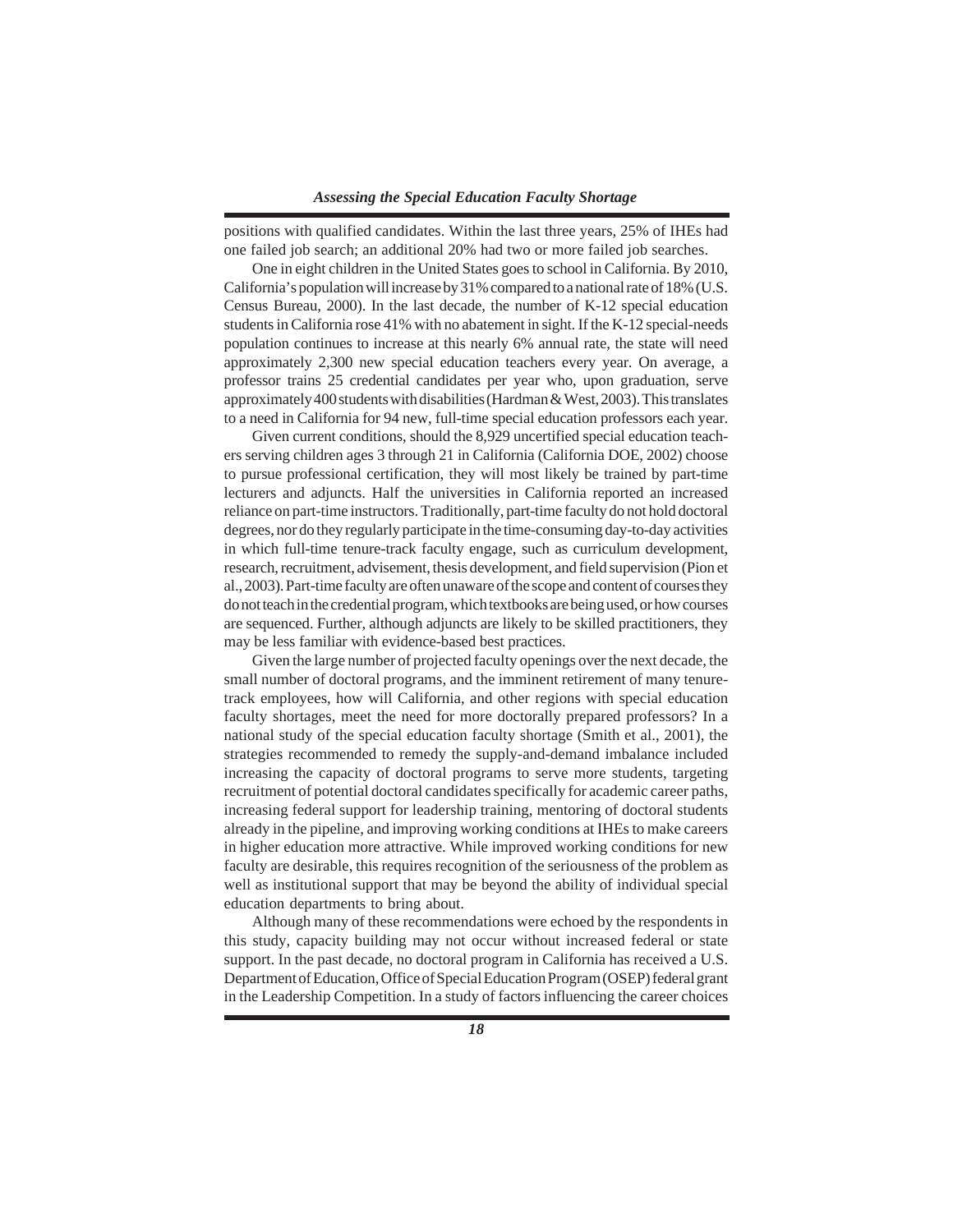of special education doctoral graduates, the majority of those who assumed faculty positions received some form of institutional support to subsidize their studies compared with doctoral graduates in other types of jobs (Pion et al., 2003). Department chairs of 22 programs, mostly CSUs, reported plans to initiate doctoral training within the next decade; but because the CSUs in California are unable to offer doctoral training without establishing a partnership with either a UC or an independent university, this many not be feasible or realistic. Although some state funding was available in 2002-03 to support the development of joint doctoral program partnerships between UCs and CSUs (private IHEs were not eligible to participate in this program), the focus was on preparing K-12 leadership personnel, rather than higher educators. Further, because the majority of credential candidates enroll at the CSUs, full-time faculty at these institutions are already overwhelmed with personnel preparation responsibilities not shared by part-time adjuncts (Hardman & West, 2003). Whether these CSUs will be able to initiate new doctoral programs, including program planning, curriculum development, and course staffing, while concurrently preparing credential candidates is another issue. Finally, given the current budget crisis in California, many of the state's universities face cutbacks which may preclude the development of new programs and the hiring of additional faculty to staff them.

Several respondents proposed alternative programs which would allow candidates to work full-time while pursuing their doctoral training on a part-time basis. This would also enable adjuncts to teach at IHEs and, upon graduation, move into tenure-track positions. Alternative programs would make it possible for younger and less experienced doctoral candidates to teach at the K-12 level, accruing experience, while at the same time furthering their education. The University of San Francisco (USF) adopted an alternative model of doctoral preparation in 1997 (Evans et al., 2003). Of the 65 special education doctoral candidates who were in the pipeline statewide, 17 (26%) were enrolled in the USF program. Among the 10 USF doctoral graduates thus far, 9 have taken full-time positions in higher education in California (one is teaching part-time at a university in another state). Further, more than 50% of graduates and current candidates in the USF program were members of underrepresented groups.

The USF program has been funded by two OSEP federal grants in the Minority Competition. The first grant funded students at the master's level with leadership potential, particularly those from diverse groups. Ten funded master's students entered, and in some cases, already completed doctoral programs, both at USF and at other IHEs. In the current study, 3 of the 7 IHEs which offered doctoral degrees reported that their own master's graduates had entered the doctoral program.

The second grant focused on preparing doctoral candidates specifically for careers in higher education. In order to enable candidates to accrue K-12 classroom teaching experience and earn a salary in one of the most expensive regions of the country, all doctoral courses were held in the evenings, on weekends, and in the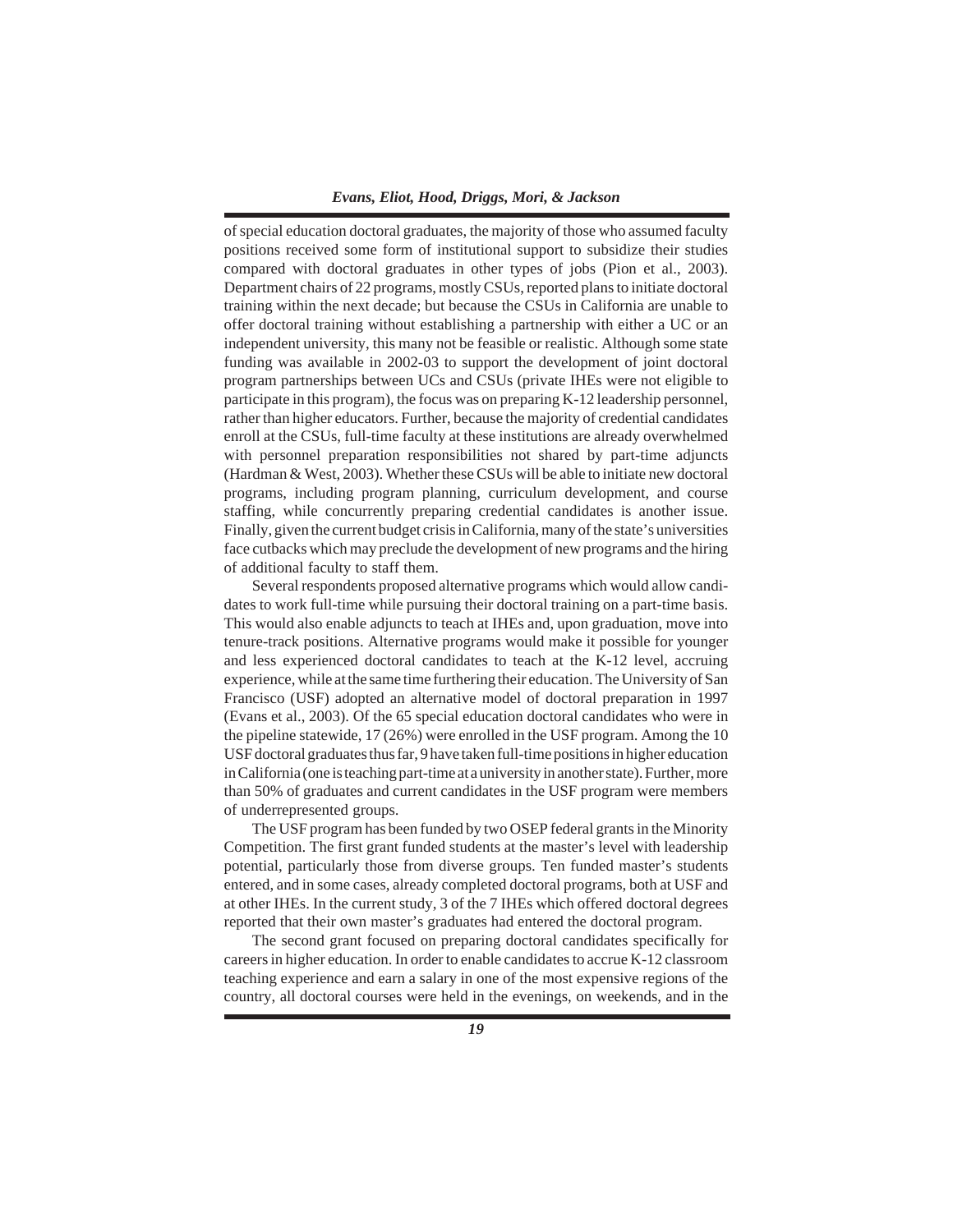summer (Evans, et. al., 2003). In a national study (Smith et al., 2001), the most important variable in pursuing a doctorate in special education was the provision of financial support, yet federal leadership funding has decreased more than 50% over the past decade (Hardman & West, 2003). Several interviewees indicated that increased grant support at the federal level might encourage more candidates to consider doctoral training. Likewise, models which enable candidates to continue working while they pursue their degree part-time may encourage more potential candidates to consider doctoral training.

Many suggestions were proposed to increase the likelihood of matriculation of doctoral candidates into professorships after graduation, including higher salaries and increased benefits. Many prospective doctoral candidates, particularly those who are mid-career K-12 teachers, would have to accept a pay cut in order to work in higher education. How many potential candidates will pursue a doctoral education knowing that they will earn less upon graduation? The issue of faculty salary is particularly significant in California. The San Francisco Bay Area has the highest housing costs in the nation, closely followed by the Los Angeles and San Diego areas. One recommendation was to include prior school district experience when calculating entry salary level for new faculty. Another suggestion was to offer forgivable loans to doctoral graduates who enter higher education, as is the case in many states for K-12 teachers who work in hard-to-staff central-city schools or in shortage areas such as special education.

Clearly something must be done to attract more special educators into doctoral programs, and ultimately into professorships, and retain them once they are there. In California, with over 30,000 special education teachers in the system, more could be done to attract qualified candidates for careers in higher education. One suggestion, voiced by many respondents, was to recruit credential candidates into professional organizations to increase their exposure to, and connection with, higher education colleagues. Credential and master's candidates with promise should be mentored by tenure-track faculty, offered opportunities to serve on research projects, write grants, and work as teaching assistants, and encouraged to consider careers in higher education. Although there is a limited literature describing alternative models of doctoral preparation (Evans et al., 2003), more alternative training models could be developed to allow doctoral candidates to work while pursuing their education, with financial support for housing, tuition, and books. Encouraging minority and bilingual candidates, as well as persons with disabilities, to enter doctoral programs should be a priority, especially in states with high diversity.

The number of special education doctoral programs in California and across the nation should be increased, and enrollments within existing programs should be expanded. The instrument developed for this investigation (Figure 1) could be used by other states to replicate this study for the field of special education. What remains at issue is the question of quality. Can institutions grow and still meet quality standards? Can institutions without a history of doctoral preparation train